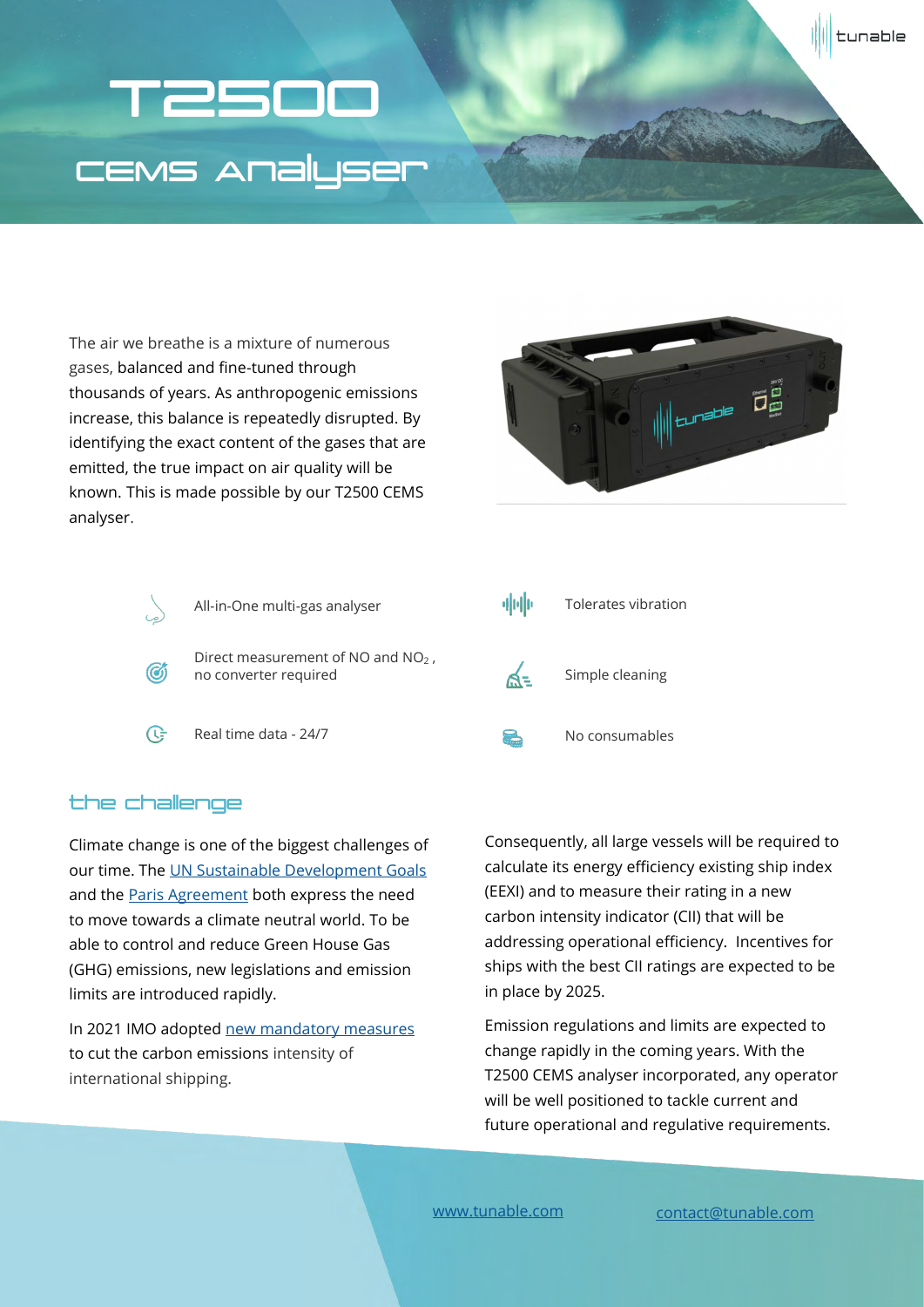

# improve your performance

When the true composition of emissions are known, it is possible to reduce them effectively. Conventional emission monitoring principles are based on calculations depending on fuel consumption and estimated process conditions. By continuously monitoring emissions, we can provide a real-time online analysis of the gases emitted, allowing for process optimization and motor control. This makes it possible to instigate operational measures that reduce fuel consumption, operational costs and emissions.

#### engine optimization

GHG emissions from the marine industry can be reduced by switching to LNG as fuel. Dual fuel engines make it possible to operate continuously with varying fuel availability and pricing. By constantly monitoring the  $CO<sub>2</sub>$ , CO, NO and NO<sub>2</sub> levels versus the levels of unburnt methane ( $CH<sub>4</sub>$ ) in the exhaust gas, engine optimization and emission reduction is possible. This enables operators to maintain  $CO_x$  and  $NO_x$  emissions below regulatory levels without compromising performance.



#### ESG transparency

Environmental, Social, and Governance (ESG) scores are of increasing interest to investors and consumers. In addition to contributing to transparency with regards to chemical emissions, our CEMS analyser is a great tool for both achieving and documenting regulatory compliance.

The T2500 analyser provides reliable and real emissions data that will simplify and enhance emissions accounting and reporting.

## control your emissions

The formation of nitrogen oxides ( $NO<sub>x</sub>$ ) in propulsion is a complex process. Parameters like combustion temperature and air/fuel ratio need to be controlled carefully to reduce the emissions of these gases and optimize the combustion processes. The T2500 analyses the true composition of NO and  $NO<sub>2</sub>$ , thus there is no need for a NO to  $NO<sub>2</sub>$  converter. NO<sub>x</sub> emissions also contribute to small particulate matter (PM2.5) formation in the atmosphere. By continuously monitoring these emissions, it will be possible to initiate effective countermeasures.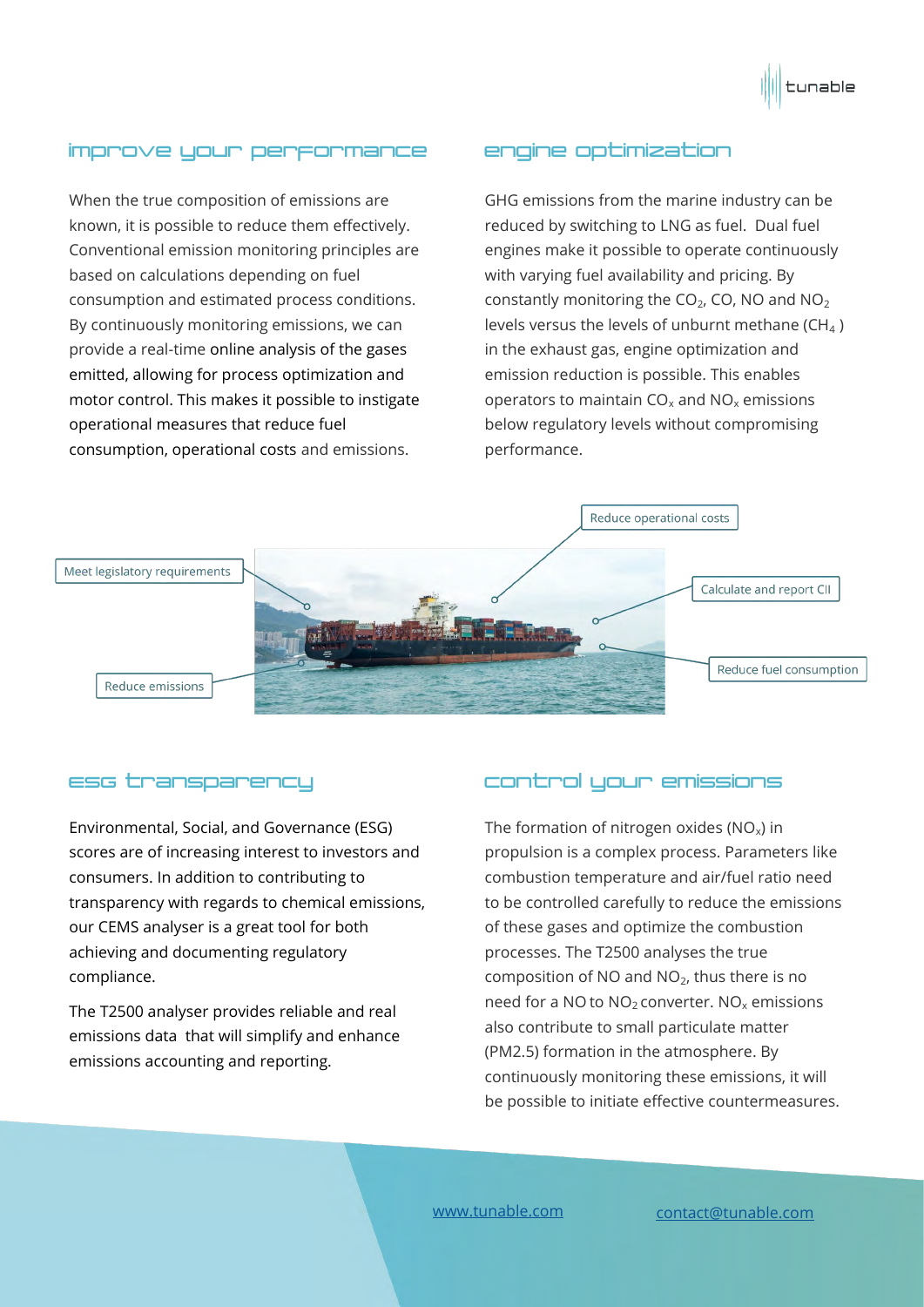

#### a unique technology

The T2500 CEMS analyser uses a unique, patented technology to continuously monitor all key flue gas components. The instrument is fast, reliable and accurate. It is designed to simplify emission monitoring. The combination of a reliable, field-proven IR source, our proprietary MEMS filter and no moving parts, ensures a robust solution. Required maintenance is at a minimum. The result is low operational costs and exceptional stability. The instrument is suitable for both new installations and retrofit.

#### tailored to your needs

The Tunable T2500 CEMS analyser offers a wide range of gas analysis possibilities. The T2500 is optimised for analysis of CO,  $CO<sub>2</sub>$ , SO<sub>2</sub>, NO, NO<sub>2</sub> and  $CH<sub>4</sub>$  at ppm levels. The data collected by the analyser are available in real-time via userfriendly interfaces meeting industry standards. Reliable and continuous emissions data provide crucial information on the process performance and status. Combined with our T1000 natural gas analyser, true optimization of fuel consumption and emissions can be achieved.

| ID              | Parameter         | Range (per volume)  | Precision / LDL |
|-----------------|-------------------|---------------------|-----------------|
| CO <sub>2</sub> | Carbon dioxide    | $0 - 10\%$ (10-15%) | $0.2\%$ (0.5%)  |
| CO              | Carbon monoxide   | $0 - 2000$ ppm      | 15 ppm          |
| $H_2O$          | Water moisture    | $0 - 10000$ ppm     | $150$ ppm       |
| <b>NO</b>       | Nitrogen monoxide | $0 - 2000$ ppm      | 20 ppm          |
| NO <sub>2</sub> | Nitrogen dioxide  | $0 - 500$ ppm       | 2 ppm           |
| CH <sub>4</sub> | Methane           | $0 - 10000$ ppm     | 25 ppm          |
| SO <sub>2</sub> | Sulphur dioxide   | $0 - 250$ ppm       | 2 ppm           |
|                 |                   |                     |                 |

Typical performance ratings

#### applications

The T2500 fits a wide range of applications for process and emission monitoring. Typical areas is where it is important to accurately analyse emissions of NO<sub>x</sub> and CH<sub>4</sub> in combination with SO<sub>2</sub>, CO<sub>2</sub> and CO. This enables documenting IMO 2020 sulphur cap compliance. Continuous  $NO<sub>x</sub>$  data can demonstrate actual IMO Tier compliance during operation under real life conditions. Continuous CO analysis enables monitoring of engine efficiency as well as early warnings and preventive maintenance scheduling based on engine performance.